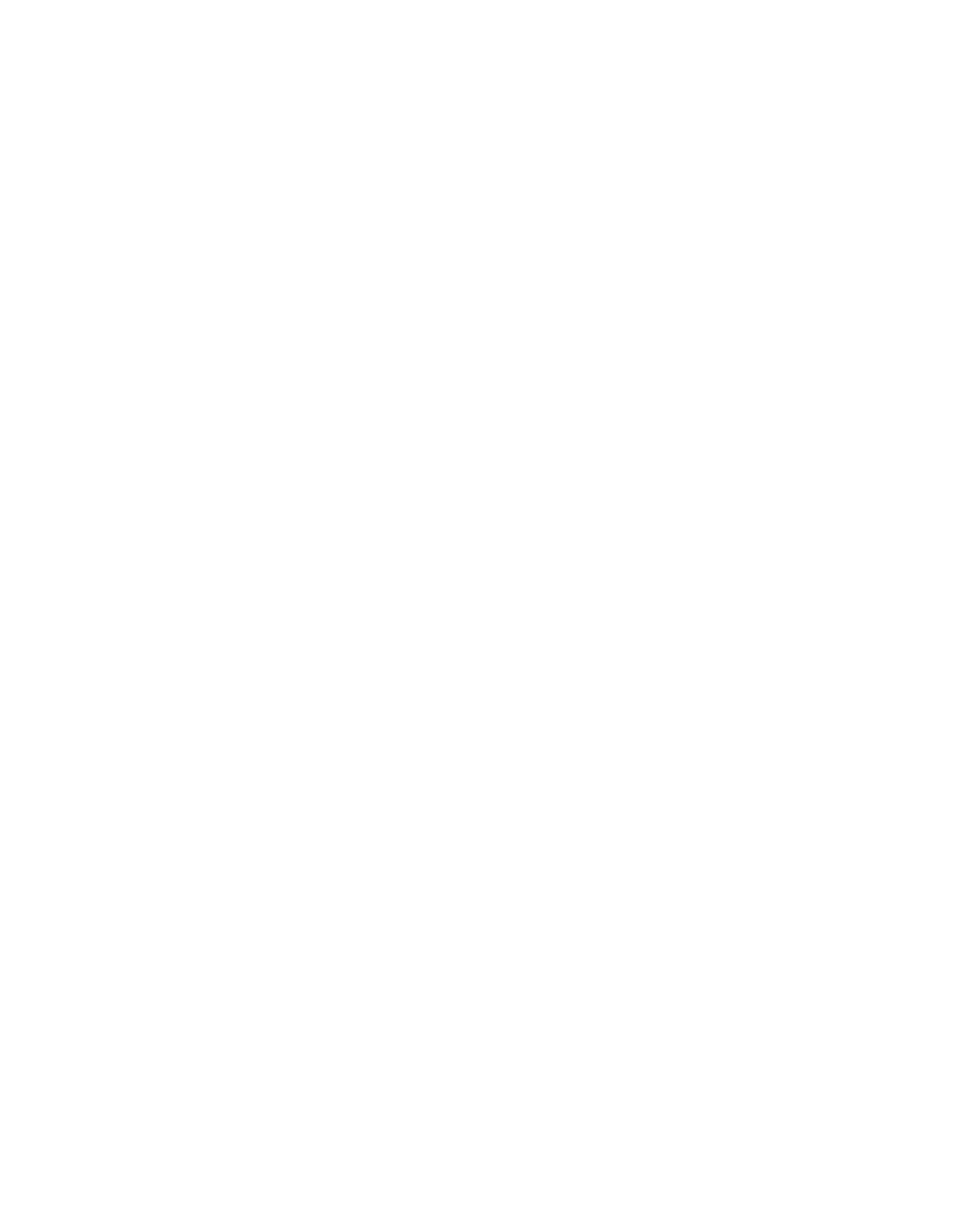## **BURKE, Justice.**

[¶1] Appellant, Sonny Hwang, challenges an order of the district court, affirming an order from the Office of Administrative Hearings (OAH) upholding the suspension of Mr. Hwang's driver's license. Mr. Hwang contends that the police officer who administered his breath test failed to comply with the fifteen-minute observation period required under Department of Health Rules and Regulations. We affirm.

### *ISSUE*

[¶2] Mr. Hwang presents the following issue:

Did the arresting officer present sufficient facts to find that the Licensee violated the elements of Wyoming's Implied Consent law, specifically that the officer presented sufficient "admissible" evidence to support that he complied with the 15 minute observation period for admission of a chemical test pursuant to Wyoming Statute § 31-6-105(a).

The Wyoming Department of Transportation (WYDOT) states the issue as follows:

Were the hearing examiner's findings regarding the credibility of the officer and the certified record based upon substantial, credible evidence?

# *FACTS*

[¶3] On June 12, 2009, at approximately 11:59 p.m., Mr. Hwang was stopped by Officer Drinkle of the Laramie Police Department for driving without his headlights illuminated. While speaking with Mr. Hwang, Officer Drinkle smelled a strong odor of alcohol and noticed that Mr. Hwang's eyes were red and glassy and that his speech was slurred. Mr. Hwang admitted to having seven drinks that evening. After performing poorly on the horizontal gaze nystagmus test and the "walk and turn" test, Mr. Hwang was arrested for driving while under the influence of alcohol in violation of Wyo. Stat. Ann. § 31-5-233(b) (LexisNexis 2009). For purposes of this appeal, Mr. Hwang stipulates that there was probable cause for the arrest.

[¶4] After the arrest, Officer Drinkle transported Mr. Hwang to the Albany County Detention Center, where he gave Mr. Hwang a breath test using an Intoximeter EC/IR. Prior to administering the breath test, Officer Drinkle read Mr. Hwang the implied consent advisement pursuant to Wyo. Stat. Ann. § 31-6-102. That statute provides that an individual who is arrested for driving under the influence is deemed to have given consent to a chemical test. Officer Drinkle asked Mr. Hwang if he would submit to a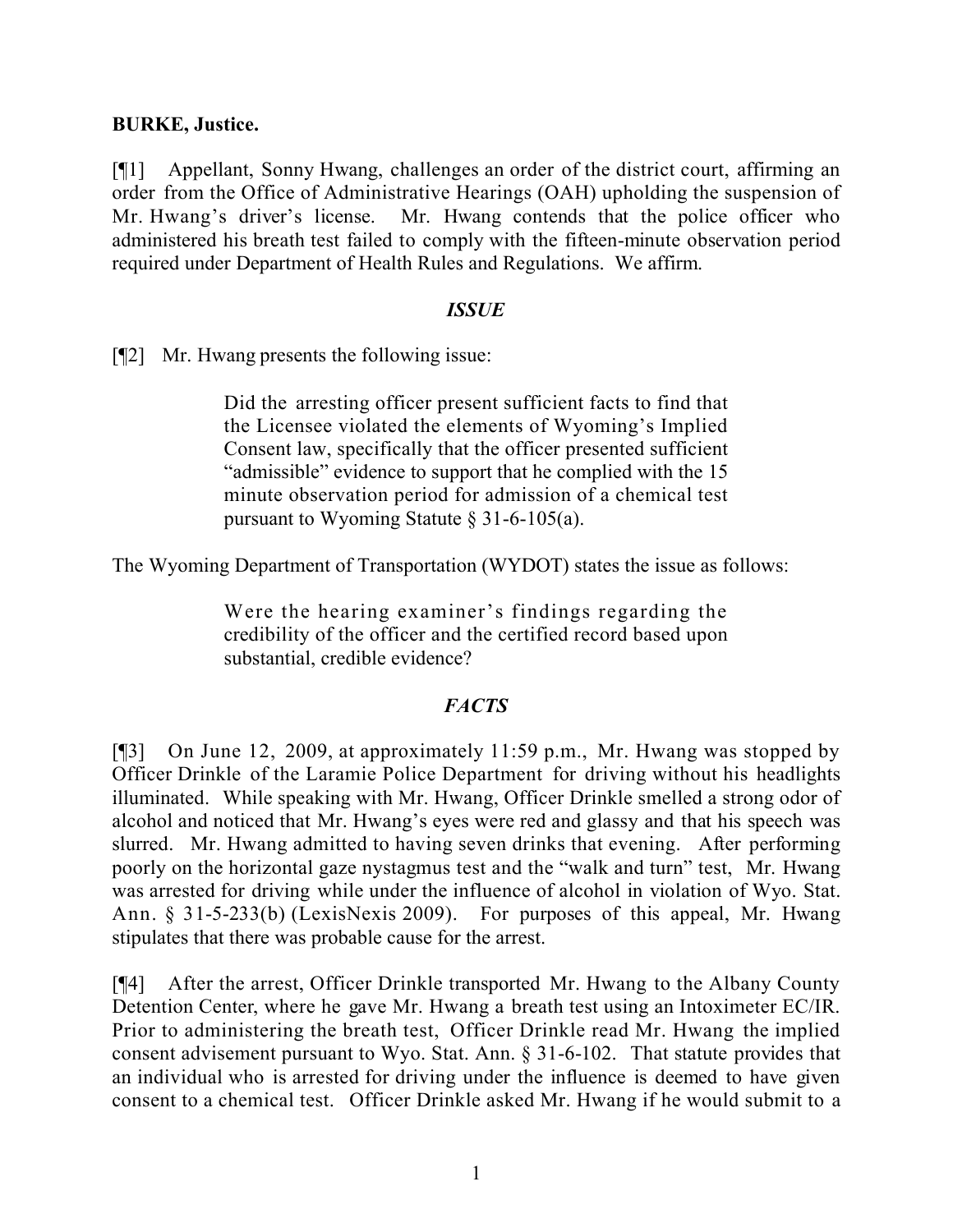breath test and Mr. Hwang consented.

[¶5] In conjunction with his administration of the breath test, Officer Drinkle used the Wyoming Chemical Testing Program Intoximeter EC/IR Operational Checklist (Checklist) to document the results of the test. Officer Drinkle recorded times in the appropriate spaces on the Checklist using his wristwatch. The Checklist indicated that Officer Drinkle gave Mr. Hwang the implied consent advisement at "00:30," or 12:30 a.m., checked Mr. Hwang's mouth at 12:33 a.m., and took breath samples at 12:51 a.m. and 12:55 a.m. Officer Drinkle testified that he calibrated his watch with the clock at the detention center. The Intoximeter also had an internal clock and the printout from the machine indicated that Mr. Hwang gave his first breath sample at 12:51 and his second breath sample at 12:55. The Intoximeter printout and the Checklist reported that Mr. Hwang had a .15% blood alcohol content level at 12:51 a.m. In an offense report prepared one week after the arrest, Officer Drinkle stated that he escorted Mr. Hwang into the Intoximeter room after completing the observation period.

[¶6] Pursuant to Wyo. Stat. Ann. § 31-6-102(e), WYDOT sought to suspend Mr. Hwang's driver's license based on the breath test results. Mr. Hwang requested a contested case hearing to challenge the suspension. A hearing was held on August 27, 2009, and both Mr. Hwang and WYDOT offered testimony and presented evidence. WYDOT submitted a certified record, which included the Operational Checklist, the Intoximeter printout, and Officer Drinkle's offense report. In addition, Officer Drinkle testified that he observed Mr. Hwang for fifteen minutes prior to taking the breath samples.

[¶7] Mr. Hwang presented cell phone records indicating that a call was made to his employer at 12:43 a.m. on June 13, 2009. He testified that he requested to make a phone call while waiting to take the breath test and was told he needed to wait until he completed the test. He stated that he did not have his phone during the observation period, but was allowed to call his employer after he finished the test. Officer Drinkle did not recall whether Mr. Hwang had a cell phone with him or whether Mr. Hwang used his cell phone, but he agreed that the detention center's policy was to not allow use of a phone until after the chemical testing and booking processes were complete.

[¶8] Following the hearing, the OAH issued an Order Upholding *Per Se* Suspension. The hearing examiner found the evidence established that Officer Drinkle observed Mr. Hwang for the required fifteen minutes. The hearing examiner stated that

> [Mr.] Hwang's testimony as to his recollection of the events in the early morning of June 13, 2009, was not as credible and believable as the documents in the certified record, which were prepared contemporaneously with the events, and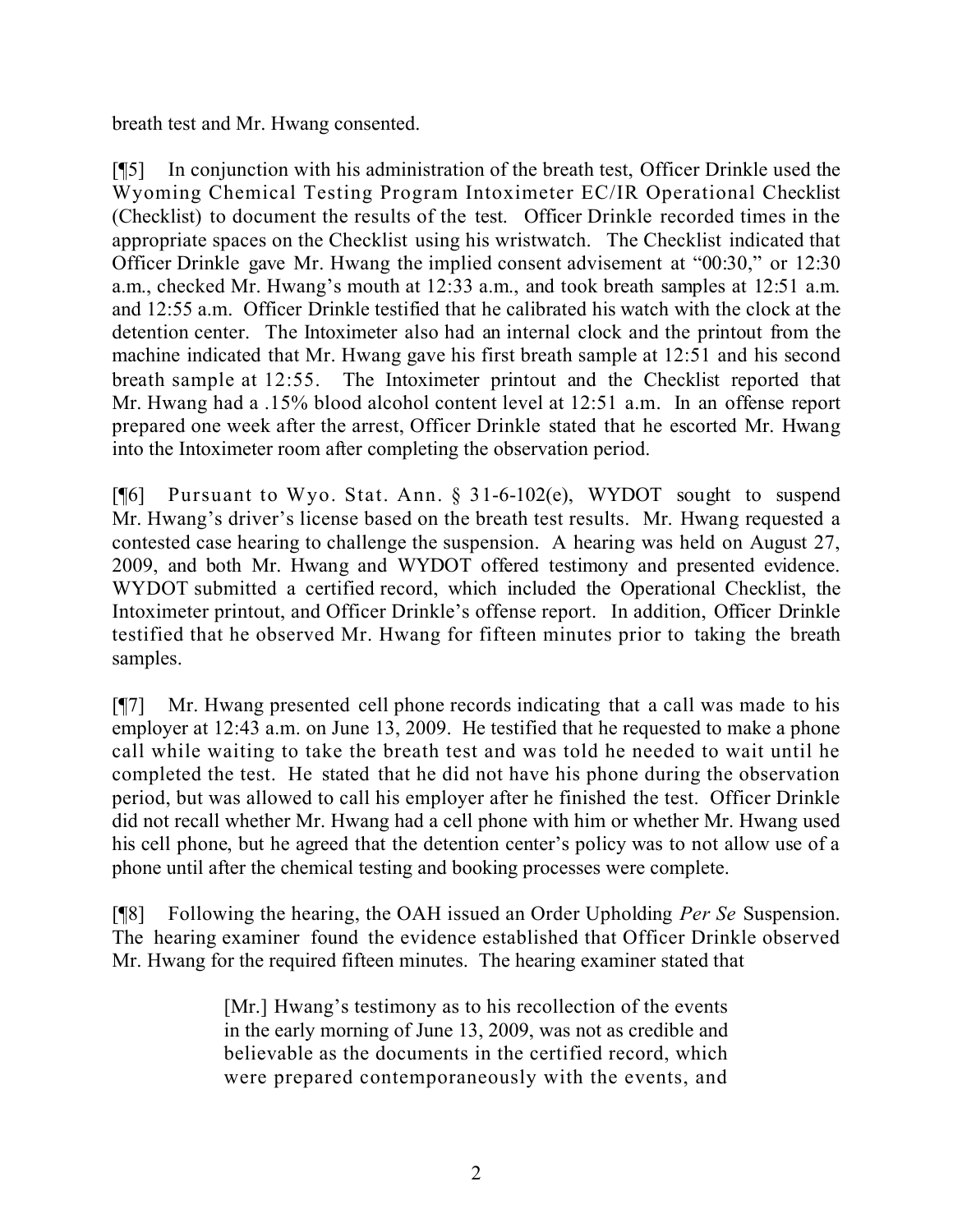Officer Drinkle's testimony due to the fact that [Mr.] Hwang was significantly intoxicated at the time.

Mr. Hwang petitioned for review in the district court and the district court affirmed the decision of the OAH. Mr. Hwang filed a timely appeal to this Court.

# *STANDARD OF REVIEW*

[¶9] When we consider an appeal from a district court's review of an administrative agency's decision, we review the case as if it had come directly from the administrative agency. *Dale v. S & S Builders, LLC*, 2008 WY 84, ¶ 8, 188 P.3d 554, 557 (Wyo. 2008). Review of an administrative agency's action is governed by the Wyoming Administrative Procedure Act, which provides that the reviewing court shall:

> (ii) Hold unlawful and set aside agency action, findings and conclusions found to be:

> > (A) Arbitrary, capricious, an abuse of discretion or otherwise not in accordance with law;

> > (B) Contrary to constitutional right, power, privilege or immunity;

> > (C) In excess of statutory jurisdiction, authority or limitations or lacking statutory right;

> > (D) Without observance of procedure required by law; or

> > (E) Unsupported by substantial evidence in a case reviewed on the record of an agency hearing provided by statute.

Wyo. Stat. Ann. § 16-3-114(c). Evidentiary issues are reviewed under the substantial evidence standard. *Dale*, ¶ 22, 188 P.3d at 561. The substantial evidence test is described as follows:

> In reviewing findings of fact, we examine the entire record to determine whether there is substantial evidence to support an agency's findings. If the agency's decision is supported by substantial evidence, we cannot properly substitute our judgment for that of the agency and must uphold the findings on appeal. Substantial evidence is relevant evidence which a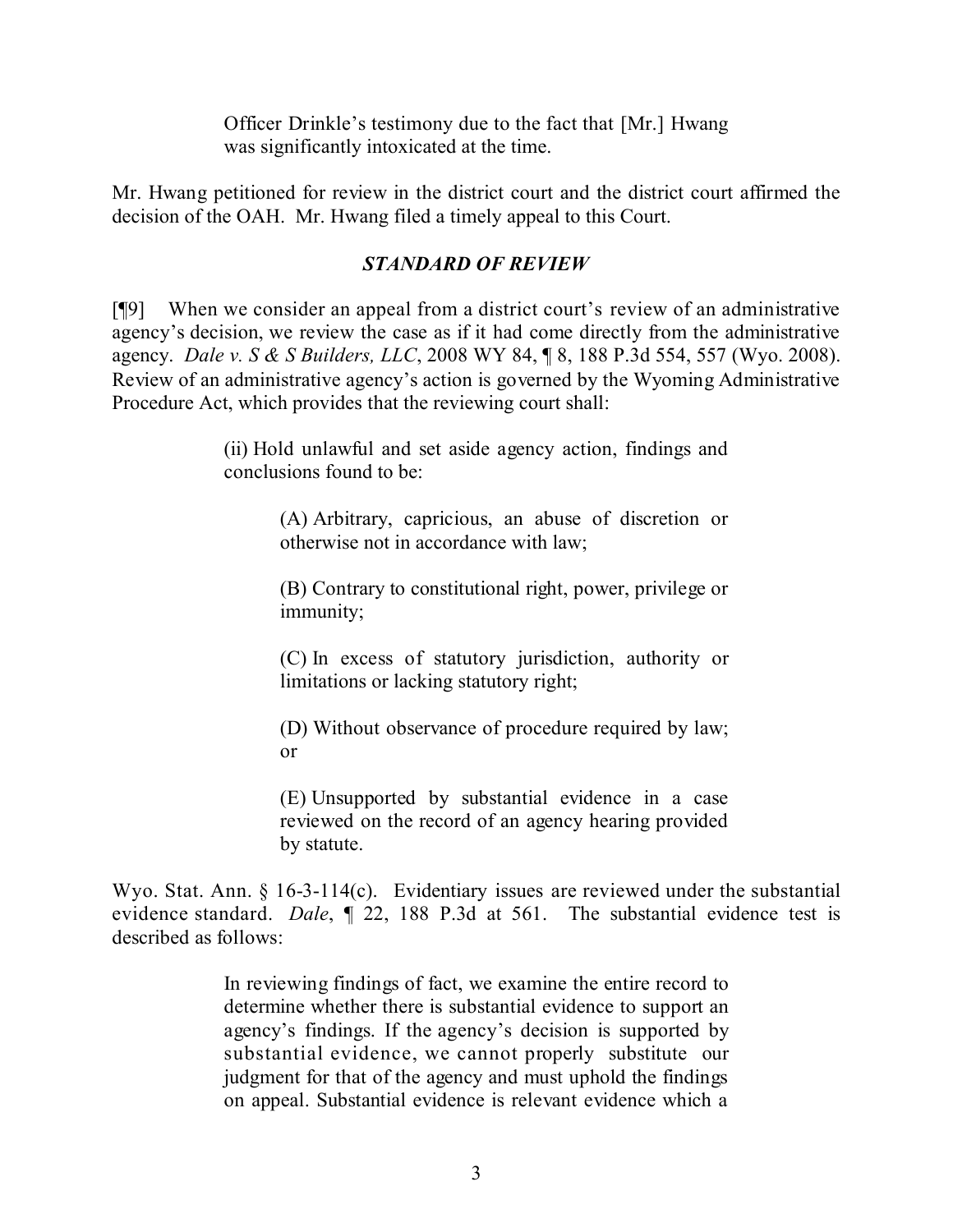reasonable mind might accept in support of the agency's conclusions. It is more than a scintilla of evidence.

*Id.,* ¶ 11, 188 P.3d at 558*.*

## *DISCUSSION*

[¶10] Mr. Hwang asserts that the only issue in this case is whether he was observed for the required fifteen minutes prior to taking the chemical breath test. Wyo. Stat. Ann. § 31-6-105(a) provides that, in order for a chemical test to be valid, the test must be performed according to the methods approved by the Department of Health. With regard to breath alcohol analysis, Department of Health Rules and Regulations provide, in relevant part, as follows:

> (a) Analytical procedures for breath alcohol analysis should include the following controls in conjunction with the testing of each subject:

> > (i) *Subject must be observed for a minimum of fifteen (15) minutes prior to testing to prevent residual mouth alcohol*. All foreign material (except dentures) must be removed from the mouth at the start of [the] observation period and [the] subject must not be allowed to smoke, eat, drink, or place anything in their oral cavity[,] etc.

Wyoming Department of Health, *Rules and Regulations for Chemical Analysis for Alcohol Testing*, ch. III, § 1(a)(i) (2004) (emphasis added). The purpose of the Department of Health's Rules is "[t]o insure scientific validity and uniform standards of practice for chemical analysis of alcohol." *Id.* at ch. I, § 2; *Peterson v. Wyo. DOT*, 2007 WY 90, ¶ 12, 158 P.3d 706, 710 (Wyo. 2007).

[¶11] Mr. Hwang concedes that the certified record appears to establish compliance with the fifteen-minute observation period. He argues, however, that his testimony and cell phone records established that it was not possible for Officer Drinkle to have completed the observation period prior to administering the breath test. He contends that if the observation period began at 12:33 a.m., as indicated by the Operational Checklist, and he made a cell phone call at 12:43 a.m., after he completed the breath test, then he was observed for less than the required fifteen minutes. Although Mr. Hwang presented evidence that may have been in conflict with the evidence presented by WYDOT, "[o]ur job is not to re-weigh the evidence or determine credibility of witnesses. That is the responsibility of the finder of fact." *Batten v. Wyo. DOT Drivers' License Div.*, 2007 WY 173, 120, 170 P.3d 1236, 1243 (Wyo. 2007). Rather, pursuant to the standard of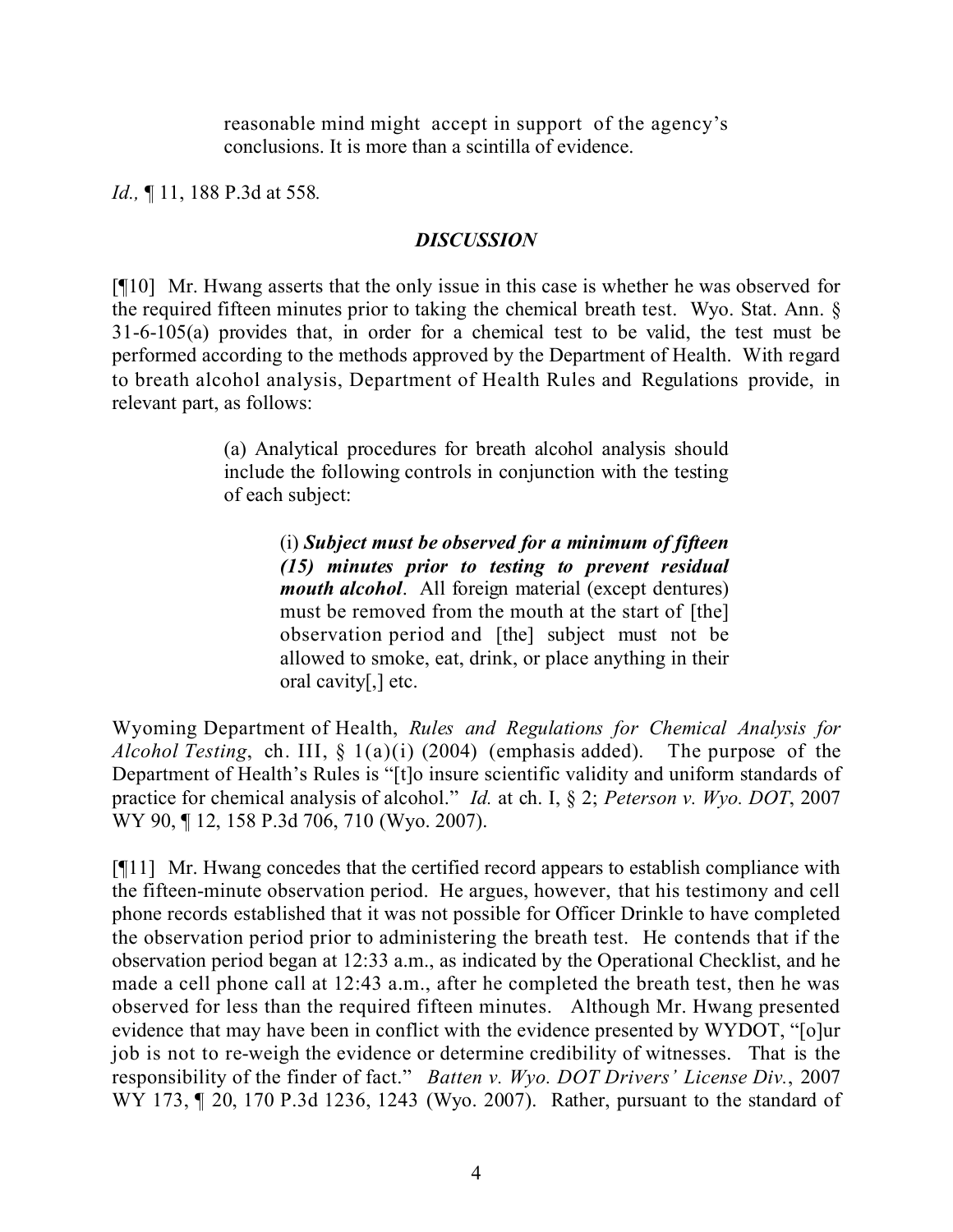review applied to evidentiary findings at the agency level, we must determine whether there was substantial evidence to support the hearing examiner's decision to reject Mr. Hwang's evidence.

[¶12] Upon weighing the evidence, the hearing examiner found that

[Mr.] Hwang's testimony as to his recollection of the events in the early morning of June 13, 2009, was not as credible and believable as the documents in the certified record, which were prepared contemporaneously with the events, and Officer Drinkle's testimony due to the fact that [Mr.] Hwang was significantly intoxicated at the time.

With regard to the cell phone records, the hearing examiner noted that

there was no foundation provided as to the accuracy of the times and numbers provided on the log. Even assuming the phone log was accurate and synchronized with Officer Drinkle's wristwatch, in order for [Mr.] Hwang's argument to succeed this Office must believe [Mr.] Hwang's recollection that he or someone else did not have access to his phone during the observation period.

The hearing examiner stated that "this Office found Officer Drinkle's testimony confirming he completed the requisite fifteen minute observation of [Mr.] Hwang and stating he used his watch to measure the time to be more credible than [Mr.] Hwang's testimony and the phone log." The hearing examiner concluded that WYDOT established compliance with the fifteen-minute observation period by a preponderance of the evidence.

[¶13] We find that the hearing examiner's decision is supported by substantial evidence. The Operational Checklist, which was prepared contemporaneously with the breath test, showed that Mr. Hwang was observed for the eighteen-minute period that elapsed between 12:33 a.m., when Officer Drinkle checked Mr. Hwang's mouth, and 12:51 a.m., when his first breath sample was taken. This evidence was corroborated by the Intoximeter printout, and by Officer Drinkle's offense report and testimony. Further, the hearing examiner's finding that Officer Drinkle's testimony was more credible than Mr. Hwang's testimony is reasonable in light of Mr. Hwang's level of intoxication during the observation period. We have no difficulty determining that there is "relevant evidence which a reasonable mind might accept in support of the agency's conclusions." The record contains substantial evidence to support the hearing examiner's conclusion that Officer Drinkle observed Mr. Hwang for fifteen minutes prior to taking a breath sample.